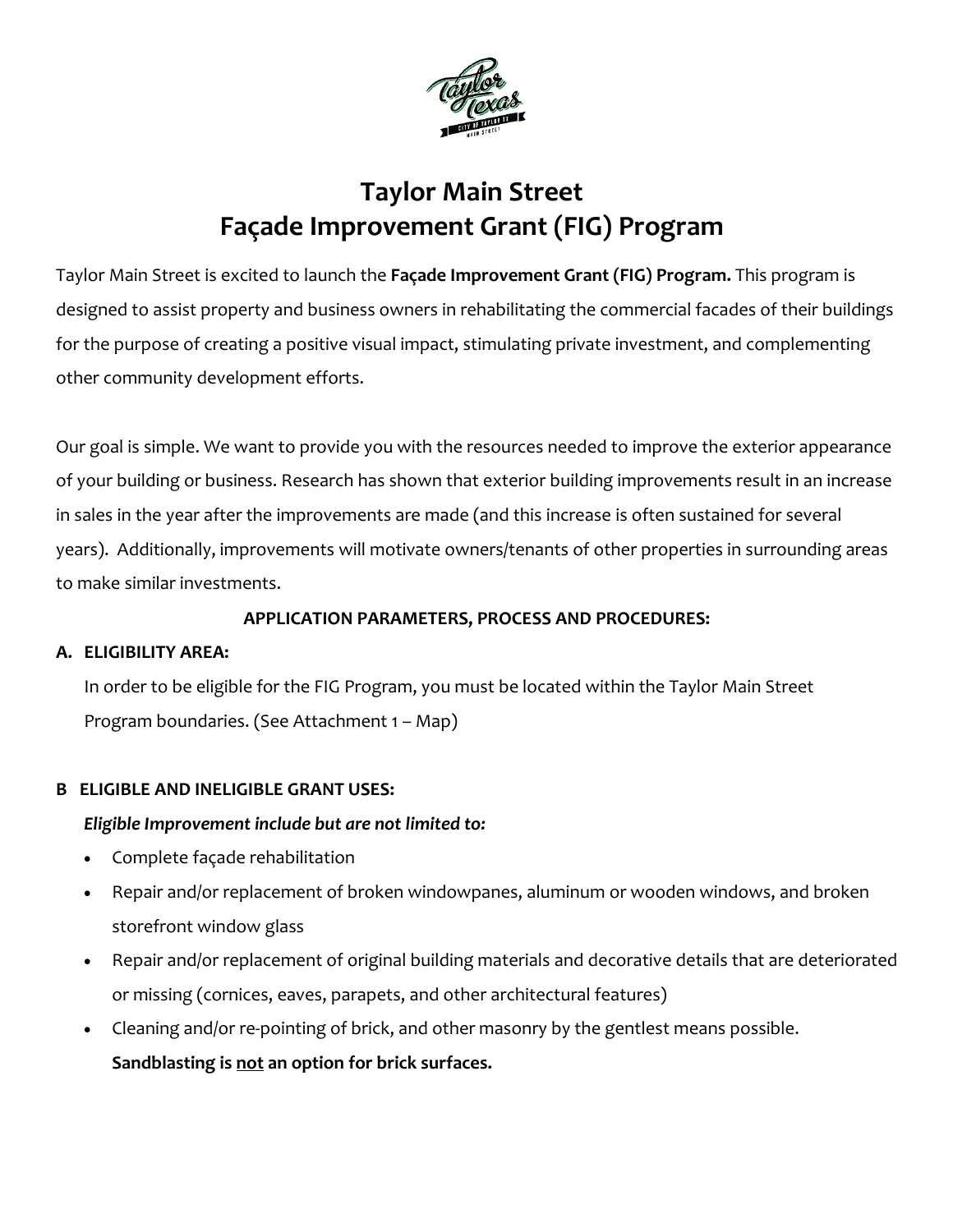- Repair, restoration, or replacement of façade masonry, brickwork, or wood.
- Repair or replacement of entrances, doors, display windows, transoms or upper story windows
- Removal of metal slipcovers to expose original materials
- Painting of brick facades where the brick has been previously painted
- Roof repair
- Removal and/or installation of awnings, canopies or shutters
- Outdoor lighting (installation of new exterior lighting fixtures, repair or replacement of existing lighting fixtures)
- Work on cornices, gutters and down spouts

#### *Ineligible Improvements include but are not limited to:*

- New construction
- Structural additions to existing buildings
- Murals
- Interior improvements and modifications not related to building facades
- Non-façade improvements such as billboards, security systems, non- permanent fixtures, parking lots, landscaping, security bars, interior window coverings
- Items related to business operations (i.e. inventory, business equipment, etc.)
- Property acquisition
- Expansion of building area
- Conversion of use
- Refinance of existing debt
- Payment of delinquent taxes
- Improvements to structures outside of the Façade Improvement Grant boundary

#### **C WHAT YOU NEED TO KNOW:**

- A total of \$5,000 is available to be awarded in *matching* grant funding. Grants are required to have a 1:1 match (50% up to \$5,000).
- Grants will be awarded up to \$5,000 per business or property (the maximum a single business or property can receive).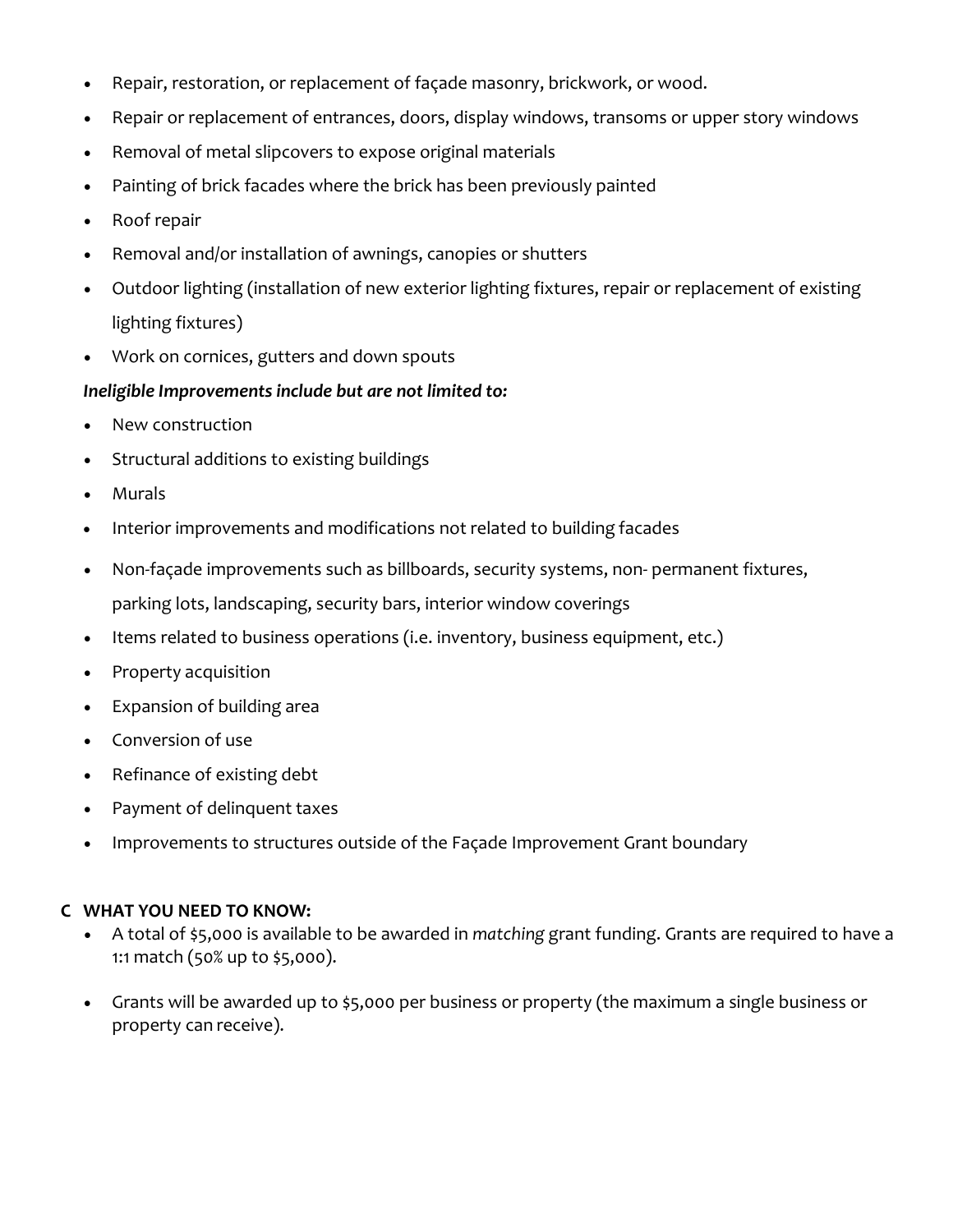- A business or property owner/tenant may apply for a grant from \$500 to \$5,000 but please note that the business or property owner/tenant must spend an equal amount or more on the project.
- The FIG is a reimbursement grant. The Main Street Program will reimburse eligible expenses that have been paid for by the grantee. In order to obtain a reimbursement, the grantee must submit copies of receipts clearly itemizing eligible expenses and indicating that they have been paid. Taylor Main Street will not advance funds for work that has not been completed.
- Applications will be considered by the Main Street Manager to determine grant recipients and to ensure, through an equitable process, that the application meets all applicable design-guidelines.
- Applicants will also be required to adhere to all requirements as prescribed by the City of Taylor, including review by the Taylor Main Street Advisory Board prior to any work being done and any permits that are required. Taylor Main Street staff will assist you in this process.
- The completed work must adhere to the final design plans agreed to with the Main Street Advisory Board to ensure final payment.
- All improvements must meet local, state and federal codes. All applicable permits MUST be obtained before work begins! Applicants will have the grant rescinded if work is begun without the proper permits.
- Grants must be submitted and obtain all approvals from Taylor Main Street Advisory Board and Staff as well as the City of Taylor beforework begins.
- **Taylor Main Street will not reimburse for work on a building that was commenced prior to the approval of the grant.**
- Unless the applicant receives an extension from the Main Street Office, work approved for grant funding must be completed within one year of the approval of the grant.
- A minimum period of three (3) years must lapse before an owner or tenant may apply for a new façade grant for a specific building or property.
- Applicants who own multiple buildings in the allowable area may submit multiple Façade Improvement Grant Applications.
- Applicants must have a signed Grant Agreement with Taylor Main Street prior to commencing work on the primary facade. Funds spent on primary façade before the Grant Agreement is signed by both parties are not eligible for reimbursement.
- Funding awards cannot be increased after the Grant Agreement is signed. However, if a grant recipient reduces the level of investment, Taylor Main Street must reduce the grant amount previously approved, for a grant cannot equal more than 50% of the façade grant project.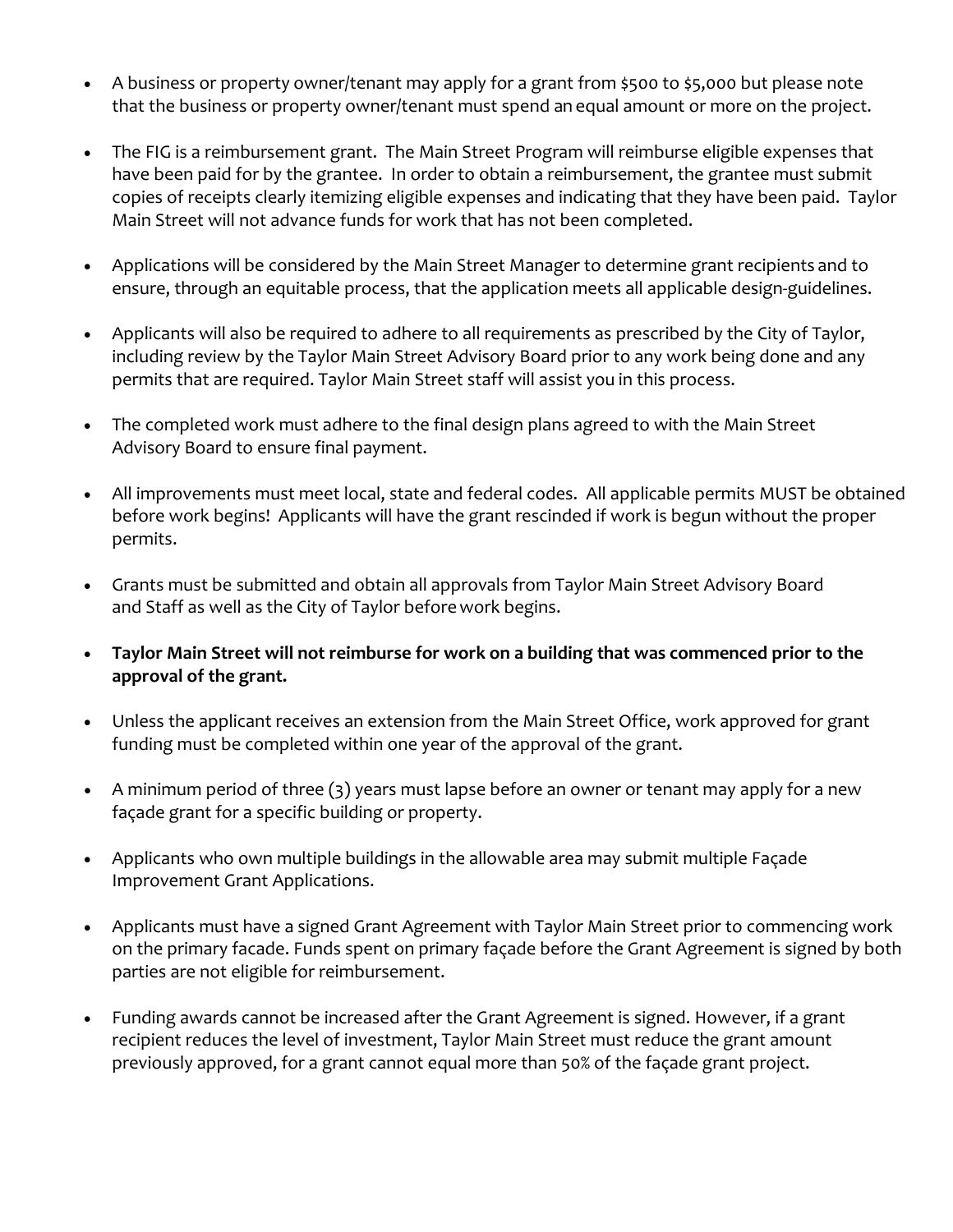• Applicants delinquent in property taxes, fees, and/or fines owed to the City of Taylor are disqualified from applying for the Façade Improvement Grant Program unless delinquency is remedied.

#### **D. APPLICATION PROCESS:**

- 1. Applicant obtains application and a copy of the Secretary of the Interior's Standards from Taylor Main Street.
- 2. Applicants are strongly encouraged to consult with the Texas Main Street Design Team for renderings and technical assistance with the proposed project. The Taylor Main Street Office has files on many of our downtown properties with renderings and design information from the TX Main Street Office.
- 3. Applicant should obtain at least 2 project bids from their contractors of choice. All bids submitted must be current and must be dated no earlier than 30 days prior to the application request.
- 4. Upon receipt of a completed application, the Main Street Manager will review the application and supporting documents to ensure it meets the design standards and eligibility requirements.
- 5. The Taylor Main Street Advisory Board will review the proposed project using the evaluation criteria set forth below and decide as to whether to recommend the approval of the grant request. It may receive recommendations from committees, such as the Design Committee. Committee recommendations shall be advisory only and no recommendation shall be binding to the Main Street Advisory Board.
- 6. Upon approval, Taylor Main Street will notify the Applicant of the award, and a letter of commitment will be issued. The Applicant may then begin work on the project. If the application is not approved, the Applicant will be notified of the reasons for rejection, and what, if any, steps may be taken to obtain approval.

## **E. EVALUATION CRITERIA:**

Façade grant applications will be reviewed and evaluated based on the Secretary of the Interior Standards. Proposed improvements that meet these criteria and are "shovel-ready" will be most competitive for grant funding.

## **F. POST APPLICATION PROCEDURE:**

- 1. Projects MUST be started within 2 months of approval and completed within 12 months, unless otherwise agreed to, in writing, between the parties. Failure to do so may result in the loss of the grant award. It is strongly recommended that projects be "shovel-ready" at the time of application.
- 2. Changes in the approved work specifications must be approved, in writing, by Taylor Main Street.
- 3. Taylor Main Street shall be notified withing 10 days of the completion of the project, so that staff may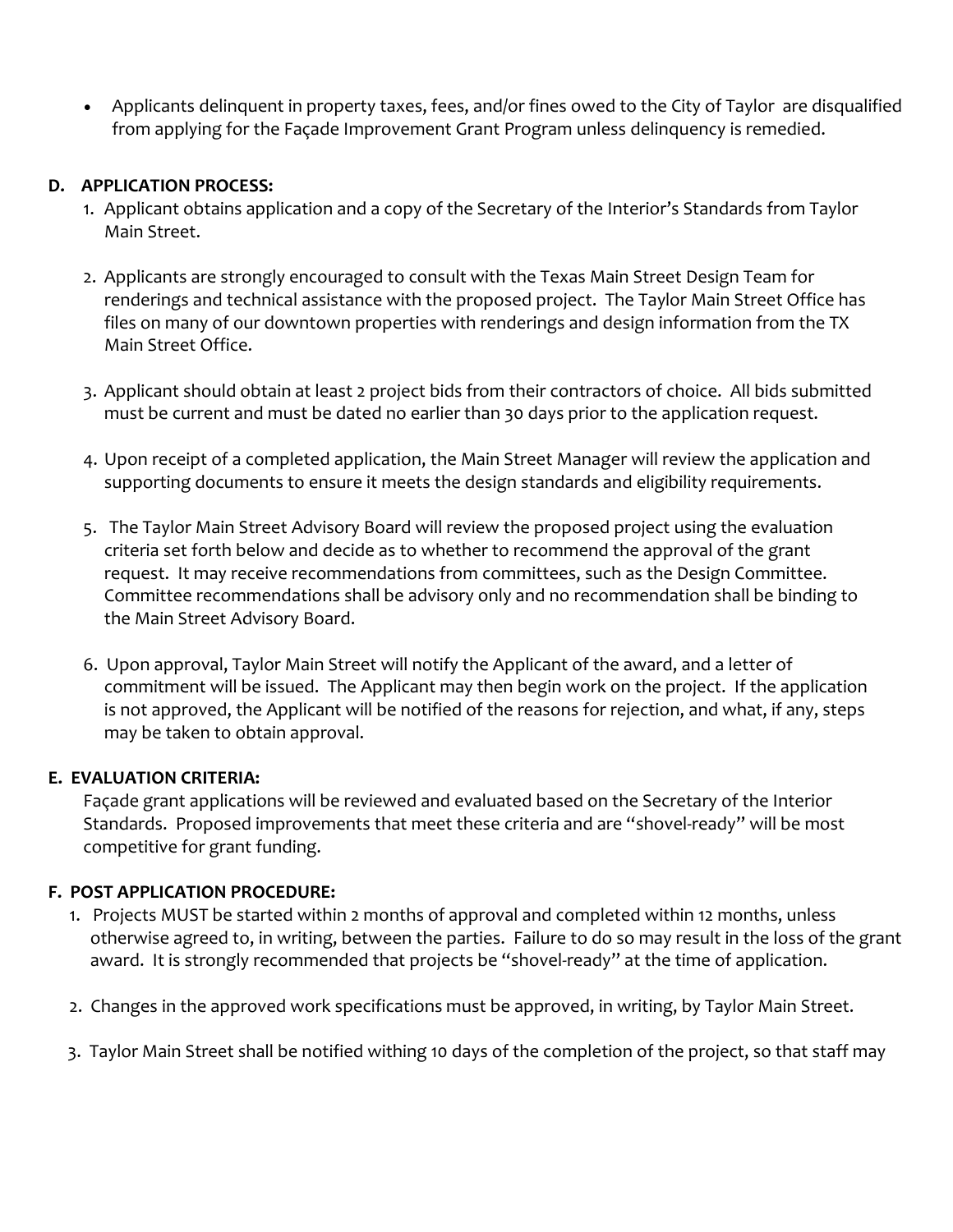confirm that the work was done in accordance with the terms of the grant.

- 4. Within 60 days of the completion of the project, the Applicant shall submit to Taylor Main Street proof of payment for all expenses related to the project, both labor and materials, for which it is seeking reimbursement. Such proof of payment may include copies of paid invoices, lien waivers, cancelled checks, etc.
- 5. Upon receipt of proof of payment and verification that the work was completed in accordance with the terms of the grant, a check shall be issued to the Applicant for the amount awarded.

I/We affirm to have read this Application Parameters, Process and Procedures document and understand its content.

| NAME(S): |            |  |
|----------|------------|--|
|          |            |  |
| SIGNED:  | DATE:<br>⊷ |  |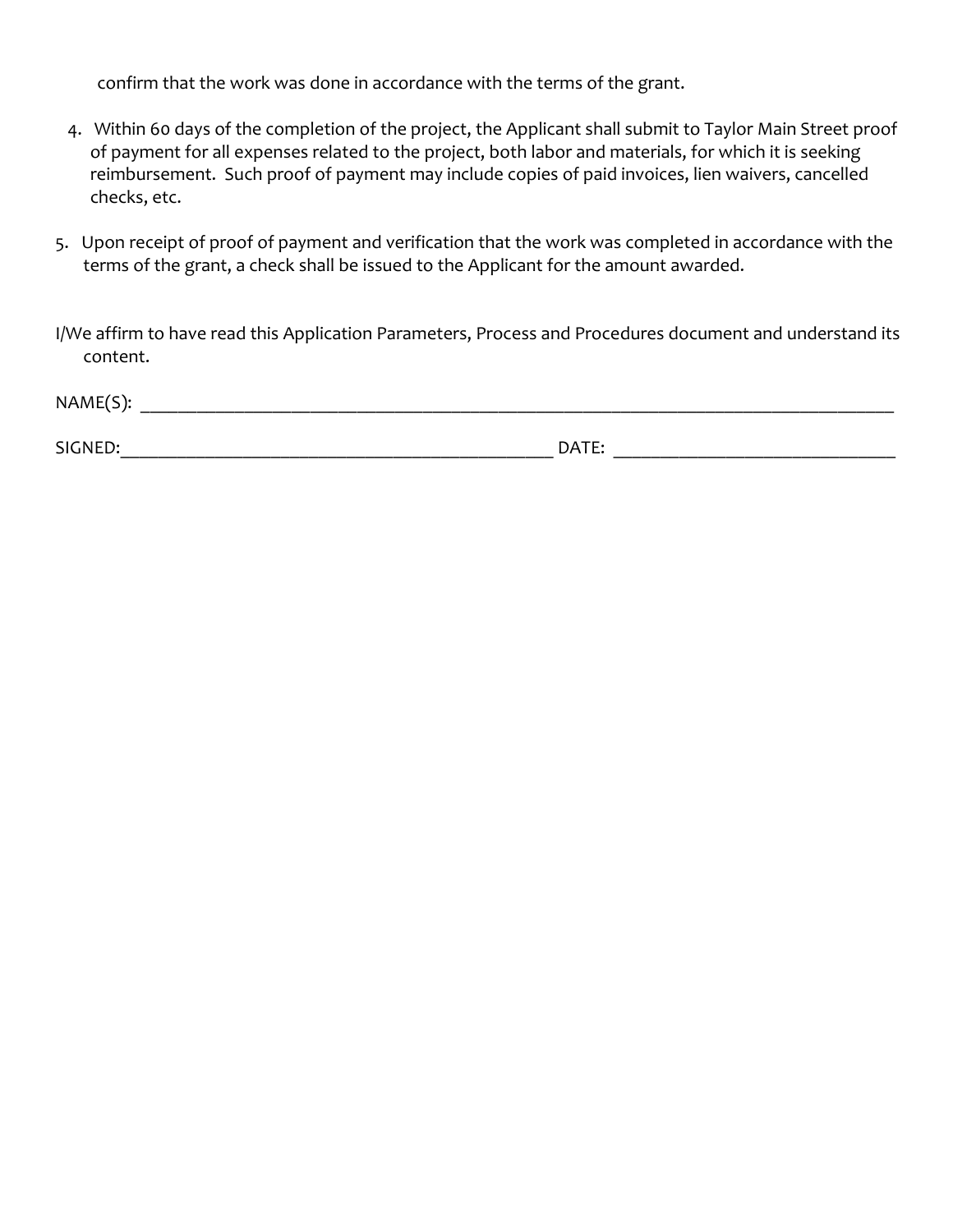# **TAYLOR MAIN STREET**

# **Façade Improvement Grant (FIG) Program Application**

Please return completed the application with necessary attachments and signatures to the Main Street Office in Taylor City Hall. If you have any application questions, please contact the Main Street Manager at 512-352-3463.

| <b>Applicant Name</b>                                                                                      | Date                                          |
|------------------------------------------------------------------------------------------------------------|-----------------------------------------------|
| <b>Business Name</b>                                                                                       |                                               |
| <b>Mailing Address</b>                                                                                     |                                               |
|                                                                                                            |                                               |
| <b>Contact Phone</b>                                                                                       | <b>Email Address</b>                          |
| Building Owner (if different from applicant)                                                               |                                               |
| Historical/Current Building Name                                                                           |                                               |
| Project Site/Address                                                                                       |                                               |
|                                                                                                            |                                               |
| Type of Work: (check all that<br>apply)                                                                    |                                               |
| Paint Only                                                                                                 | Awning/Canopy<br>Uncovering/Replacing Windows |
| Masonry Cleaning/Paint<br>Removal                                                                          |                                               |
| Facade & Building Renovation                                                                               |                                               |
| Details of planned improvements relating to grant request (attach additional<br>information if necessary). |                                               |
|                                                                                                            |                                               |
|                                                                                                            |                                               |
|                                                                                                            |                                               |
|                                                                                                            |                                               |
|                                                                                                            |                                               |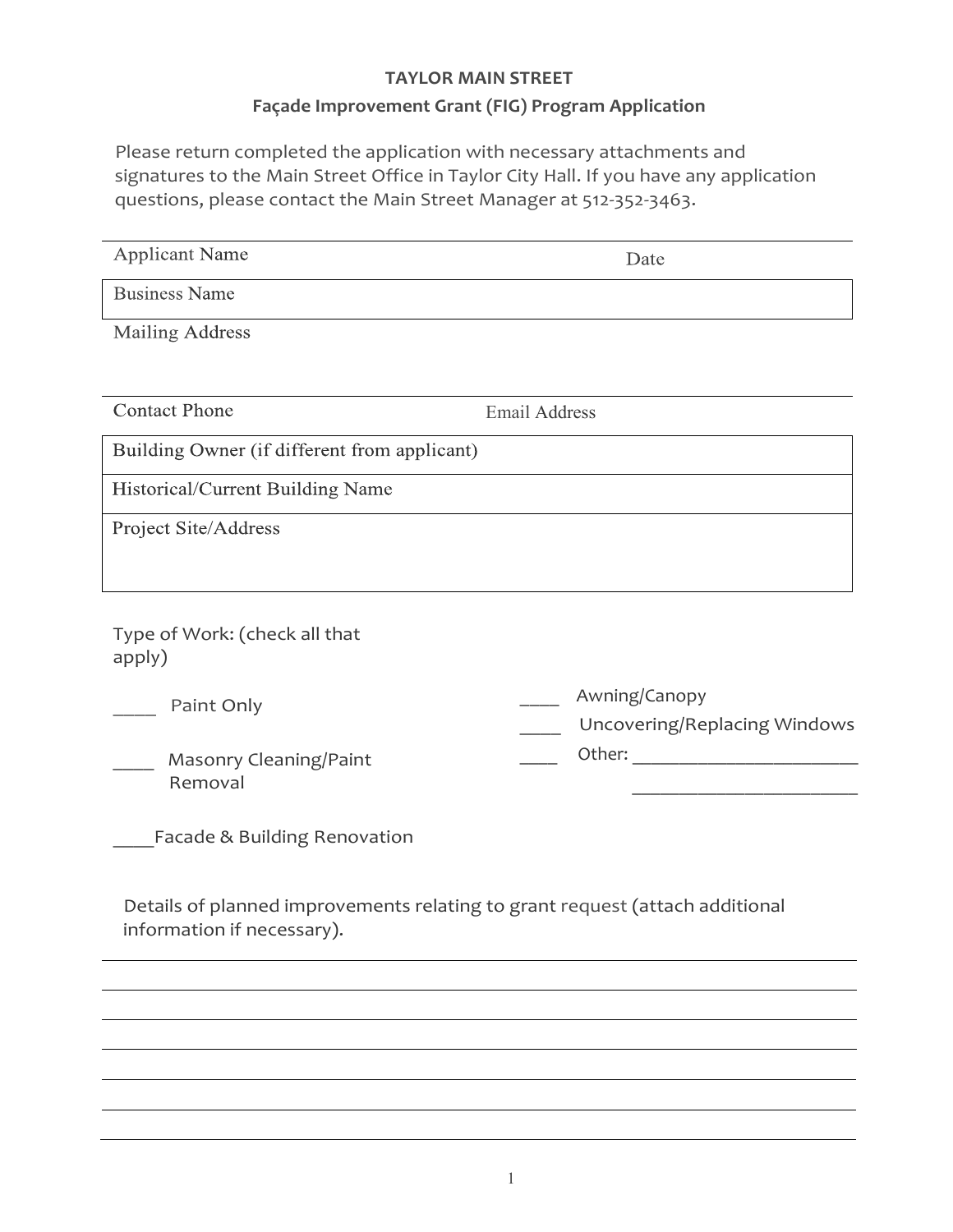| <b>Project Categories</b>    | <b>Estimated Costs</b> | <b>Grant Requested</b> |
|------------------------------|------------------------|------------------------|
| Facade/Building Rehab        |                        |                        |
| Awning/Canopy                |                        |                        |
| Masonry Clean/Paint Removal  |                        |                        |
| Paint                        |                        |                        |
| Uncovering/Replacing Windows |                        |                        |
| Other:                       |                        |                        |
| Totals                       |                        |                        |

TOTAL COST OF PROPOSED PROJECT  $\frac{1}{5}$ 

TOTAL GRANT REQUEST  $\frac{1}{5}$ (May not exceed 50% of TOTAL COST up to \$5,000)

List Contractors' Itemized Proposals and Total Amounts (please attach original proposals):

1. \_\_\_\_\_\_\_\_\_\_\_\_\_\_\_\_\_\_\_\_\_\_\_\_\_\_\_\_\_\_\_\_\_\_\_\_\_\_\_\_\_\_\_\_\_\_\_\_\_\_\_\_\_\_\_\_\_\_\_\_\_\_\_\_\_\_\_\_\_\_\_

2.

*Attach all required color samples of paint, awning/canopy, sign design, etc., as well as photographs of building 's exterior facade, roof and foundation.*

*Applicant's Signature Date*

OFFICE USE ONLY:

Date completed packet was received: \_\_\_\_\_\_\_\_\_\_\_\_\_\_\_\_\_\_\_\_\_\_\_\_\_\_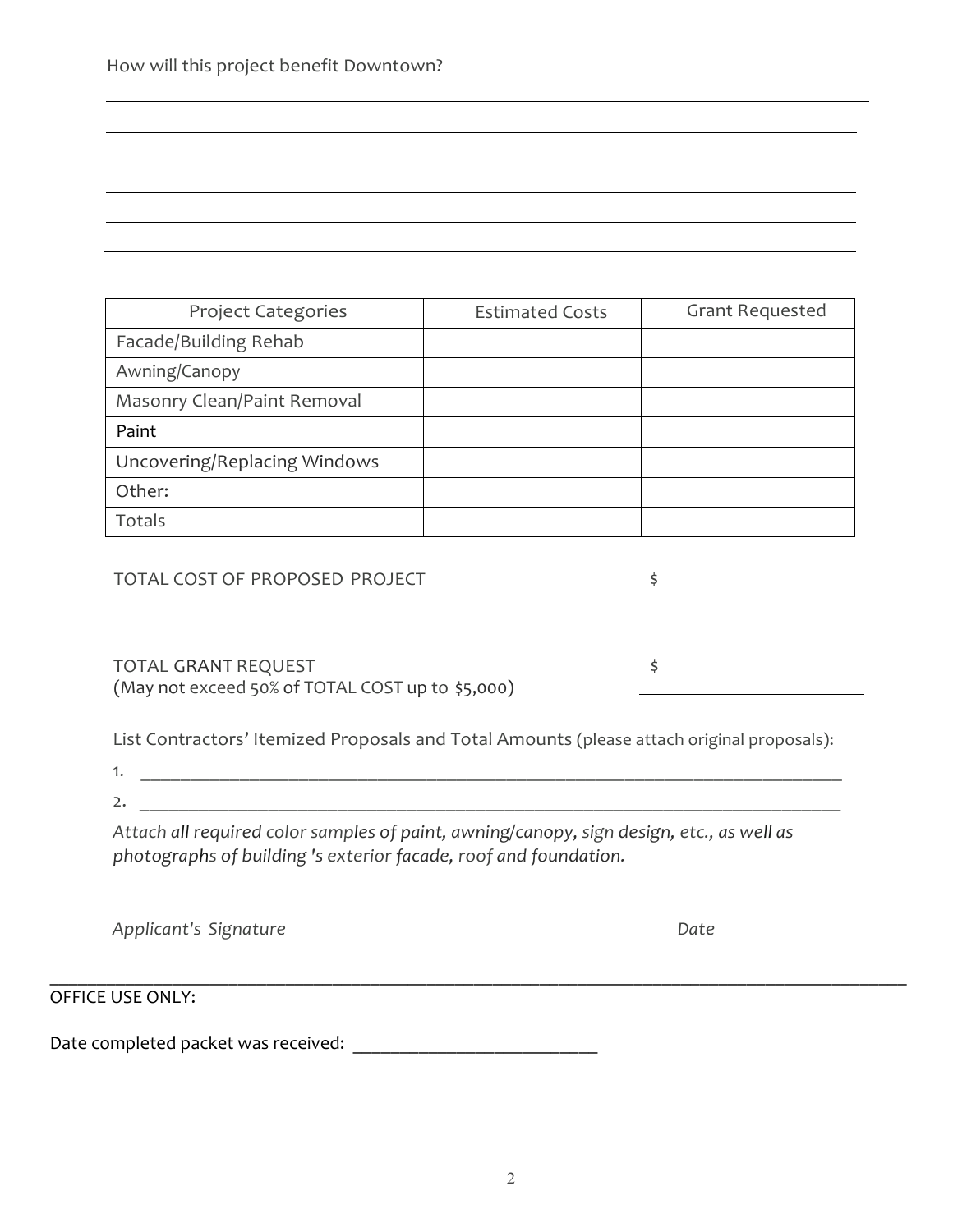#### **DOWNTOWN REINVESTMENT GRANT AGREEMENT FORM**

Please complete and return with the Façade Improvement Grant Application to the Main Street Office in City Hall; 400 Porter Street. If you have any questions, please contact the Main Street Manager at 512-352-3463.

Please place your initials where indicated so show you have read, understand, and agree to each statement.

I have met with the Main Street Manager, and I have read and fully understand the Façade Improvement Grant procedures established by the Taylor Main Street Advisory Board. **\_\_\_\_\_\_\_\_\_**

I intend to use this grant program for renovation projects to advance the efforts of revitalization and historic preservation of Taylor's historic downtown.

*I have not received, nor will I receive insurance monies for this revitalization project.* 

I (or my Contractor) will apply for and receive all applicable permits for this project.

*\_\_\_\_\_\_\_\_\_\_\_*

I understand that if I am awarded a Façade Improvement Grant by the City of Taylor, any deviation from the approved project may result in the partial or total withdrawal of the grant. (If I am awarded a reinvestment grant for façade or awning work and the façade or awning is altered for any reason within **one (1) year** from construction, I may be required to reimburse the City of Taylor immediately for the full amount of the grant.) **\_\_\_\_\_\_\_\_\_\_**

| Applicant's Signature                                              | Printed Name        | Date |
|--------------------------------------------------------------------|---------------------|------|
| <b>Building Owner's Signature</b><br>(if different from applicant) | <b>Printed Name</b> | Date |

*Date considered by MS Mgr. Recommendation Staff Signature Date considered by Main Street Recommendation Chairman Signature Advisory Board*